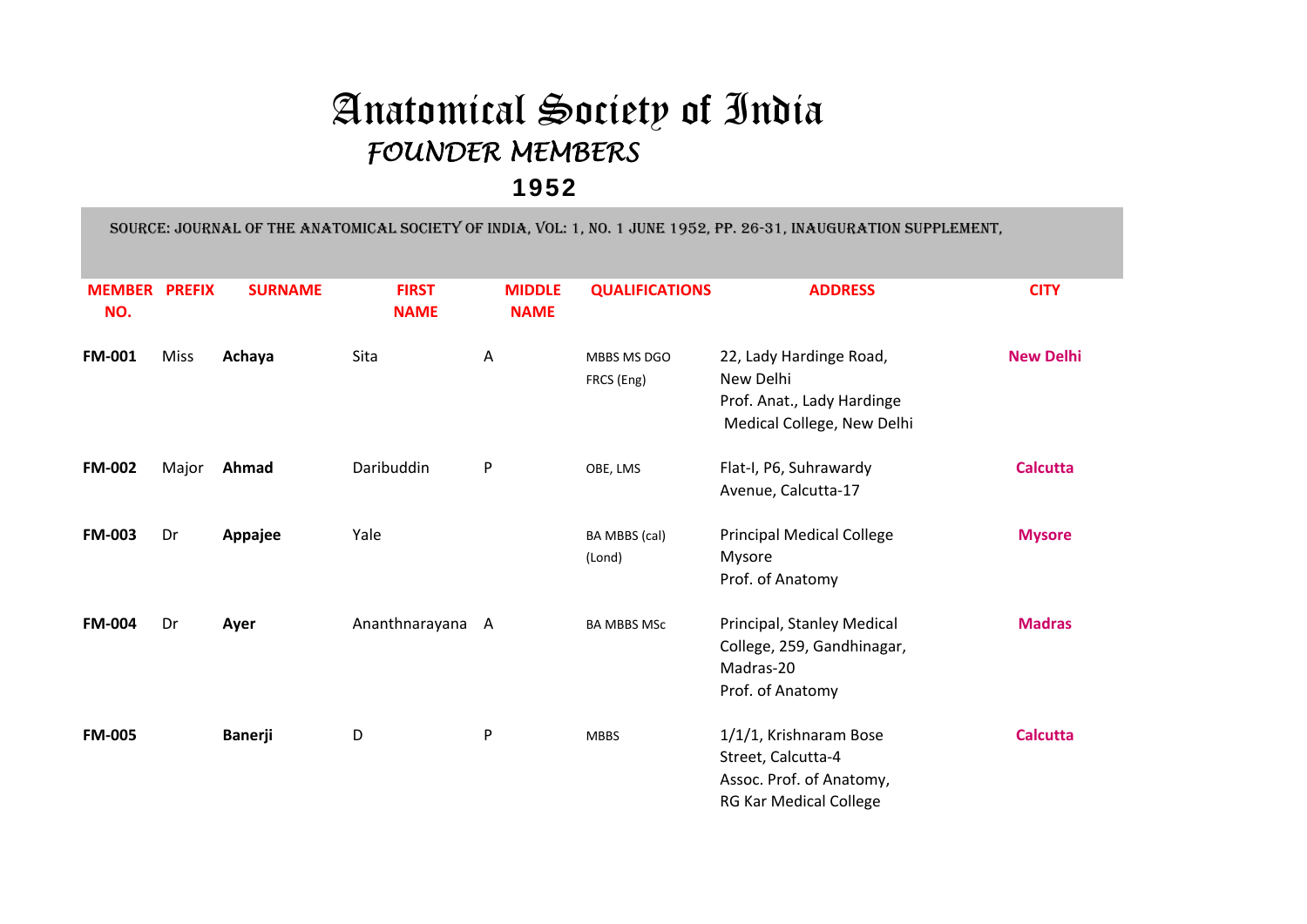| <b>MEMBER PREFIX</b><br>NO. |    | <b>SURNAME</b>  | <b>FIRST</b><br><b>NAME</b> | <b>MIDDLE</b><br><b>NAME</b> | <b>QUALIFICATIONS</b>          | <b>ADDRESS</b>                                                                                               | <b>CITY</b>     |
|-----------------------------|----|-----------------|-----------------------------|------------------------------|--------------------------------|--------------------------------------------------------------------------------------------------------------|-----------------|
| <b>FM-006</b>               |    | <b>Banerjee</b> | Gaurie                      | Shankar                      | GBVC (Cal)                     | 58/C, Paikpara Row,<br>Calcutta<br>Letcurer in Anatomy, Beng.<br>Vet. College, Belgachia,<br>Calcutta        | <b>Calcutta</b> |
| <b>FM-007</b>               | Dr | <b>Banerji</b>  | Kamal                       | Kumar                        | <b>MBBS</b>                    | 1/1/1, Krishnaram Bose<br>Street, Calcutta-4<br>Assist. Prof. of Anat. (off)<br>NS Medical College, Calcutta | <b>Calcutta</b> |
| <b>FM-008</b>               | Dr | <b>Bagchi</b>   | Saral                       | Kumar                        | <b>MBBS</b>                    | 47, Keshab Sen Street,<br>Calcutta-9<br>Demn. Anatomy, Calcutta<br>Medical College, Calcutta                 | <b>Calcutta</b> |
| FM-009                      | Dr | <b>Basu</b>     | Α                           | K                            | MS (Cal) FRCS<br>(Eng)         | 236/B, Lower Circular Road<br>Calcutta-20<br>Professor of Surgery, NS<br>Medical College, Calcutta           | <b>Calcutta</b> |
| FM-010                      | Dr | <b>Basu</b>     | B                           | ${\sf N}$                    | <b>MBBS</b>                    | 44/1, Ramdhon Mitra Lane<br>Calcutta-4<br>Prof. of Anatomy, RG Kar<br>Medical College, Calcutta              | <b>Calcutta</b> |
| <b>FM-011</b>               | Dr | <b>Basu</b>     | $\sf S$                     | К                            | MSc MBBS DTM<br>DPH PhD (Edin) | 29, Narkeldanga Main, Rd.<br>Calcutta-11<br>Prof. of Anatomy, NS Medical<br>College, Calcutta                | <b>Calcutta</b> |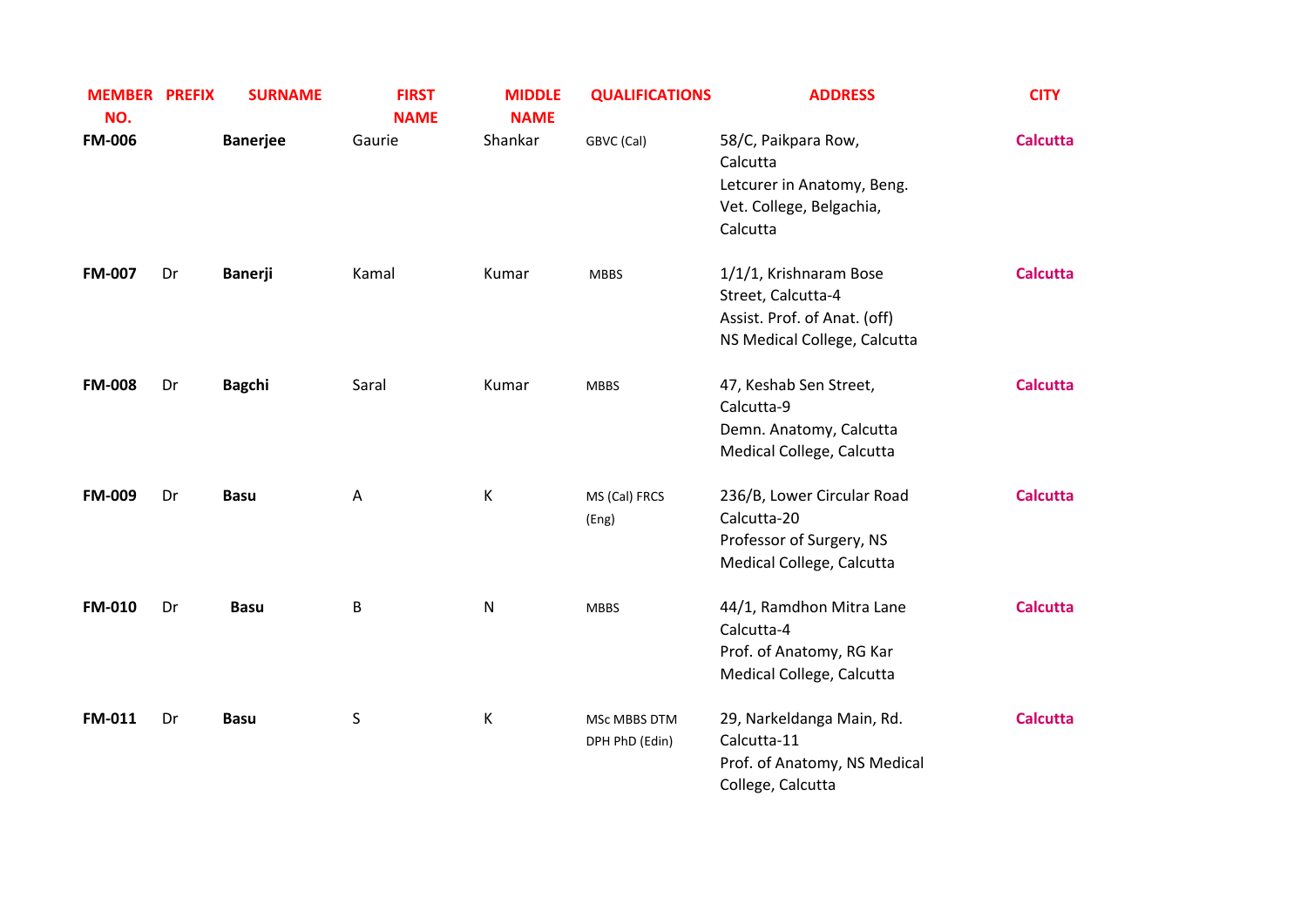| <b>MEMBER PREFIX</b><br>NO. |      | <b>SURNAME</b> | <b>FIRST</b><br><b>NAME</b> | <b>MIDDLE</b><br><b>NAME</b> | <b>QUALIFICATIONS</b>      | <b>ADDRESS</b>                                                                                                     | <b>CITY</b>     |
|-----------------------------|------|----------------|-----------------------------|------------------------------|----------------------------|--------------------------------------------------------------------------------------------------------------------|-----------------|
| FM-012                      | Dr   | <b>Bhat</b>    | M                           | Vishwanatha                  | <b>MBBS</b>                | <b>Stanley Medical College</b><br>Madras, Tutor in Anatomy                                                         | <b>Madras</b>   |
| FM-013                      | Dr   | <b>Biswas</b>  | Hrisikesh                   | Das                          | <b>MBBS</b>                | <b>Assam Medical Colllege</b><br>Dibrugarh,<br>Demo. In Anatomy<br><b>Assam Medical Colllege</b><br>Dibrugarh,     | Dibrugarh,      |
| <b>FM-014</b>               | Dr   | <b>Biswas</b>  | Sasadhar                    |                              | <b>MBBS</b>                | 225A, Rashbehari Avenue<br>Calcutta-19<br>Assist. Prof. Anatomy,<br>Calcutta Medical College,<br>Calcutta          | <b>Calcutta</b> |
| <b>FM-015</b>               | Dr   | <b>Bose</b>    | ${\sf M}$                   | N                            | MBCM (Edin)<br>FSMF (Beng) | 14/1, Baloram Ghosh St.<br>Calcutta-4<br>Emer. Prof. of Anatomy &<br>Principal RG Kar Medical<br>College, Calcutta | <b>Calcutta</b> |
| <b>FM-016</b>               | Dr   | <b>Bose</b>    | Pashupati                   |                              | MBBS DTM                   | 18/1, Bose Para Lane,<br>Calcutta-3<br>Prof. of Anatomy, Calcutta<br>Medical College, Calcutta                     | <b>Calcutta</b> |
| FM-017                      | Capt | <b>Bose</b>    | S                           | К                            | <b>MBBS</b>                | 86, Dr. Suresh Sarkar Road,<br>Calcutta-14<br>Prof. Foren & State Med.<br>CNM Institute, Calcutta                  | <b>Calcutta</b> |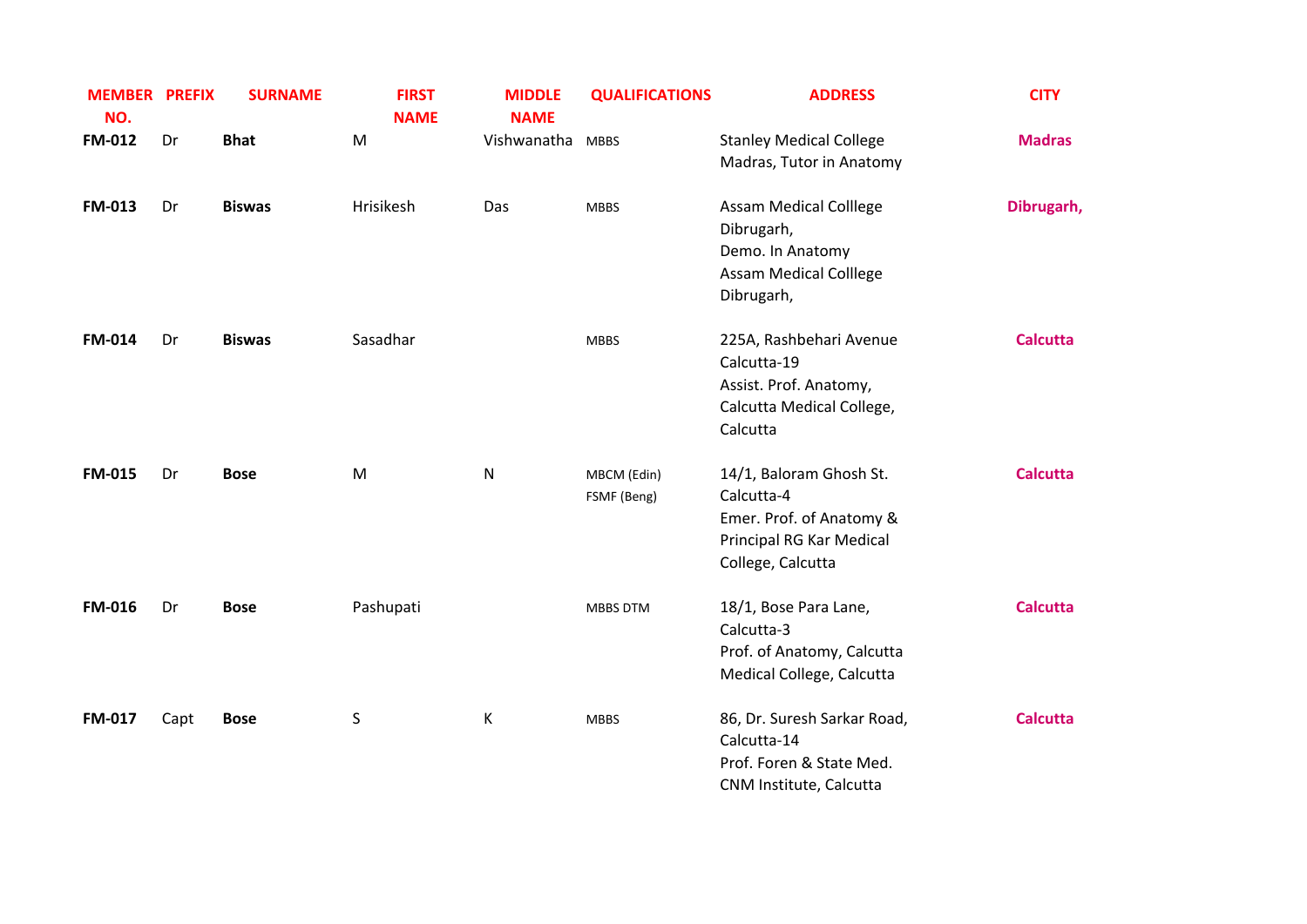| <b>MEMBER PREFIX</b><br>NO. |         | <b>SURNAME</b> | <b>FIRST</b><br><b>NAME</b> | <b>MIDDLE</b><br><b>NAME</b> | <b>QUALIFICATIONS</b>       | <b>ADDRESS</b>                                                                                           | <b>CITY</b>     |
|-----------------------------|---------|----------------|-----------------------------|------------------------------|-----------------------------|----------------------------------------------------------------------------------------------------------|-----------------|
| <b>FM-018</b>               | Dr      | Chacko         | Liza                        |                              | MBBS MSc D Phil<br>(Oxford) | Christian Med. Col. Vellor<br>Prof. of Anatomy                                                           | <b>Vellor</b>   |
| <b>FM-019</b>               | Dr      | Chakravarti    | $\mathsf{H}$                |                              | <b>MBBS</b>                 | 37, Station Road, Dhakuria<br>Calcutta-31<br>Demo. I Anatomy, NS<br>Medical College, Calcutta            | <b>Calcutta</b> |
| <b>FM-020</b>               | Dr      | Chakravorty    | Ranesh                      | Ch                           | <b>MBBS</b>                 | P 16, Old Ballyganj Road,<br>Calcutta-19<br>Senior House Surgeon, RG<br>Kar Medical College,<br>Calcutta | <b>Calcutta</b> |
| <b>FM-021</b>               | Dr      | Chakravorti    | Umesh                       | Ch                           | <b>MBBS FRCS</b>            | 87, Anherst St, Calcutta-9<br>Surg. Sishunihbash,<br>Calcutta MedicalCollege<br>Calcutta                 | <b>Calcutta</b> |
| <b>FM-022</b>               | Dr      | Chatterjee     | Hirendra                    | К                            | MBBS (Cal) DAL<br>(Paris)   | 59, Bechu Chatterjee St.<br>Calcutta-9<br>Lecturer in Anatomy, RG Kar<br>Medical College, Calcutta       | <b>Calcutta</b> |
| <b>FM-023</b>               | Lt. Col | Chatterjee     | Nripendra                   | Nath                         | <b>MBBS IMS</b>             | Suptd & Surgeon, PG<br>Hospital, Calcutta-20                                                             | <b>Calcutta</b> |
| <b>FM-024</b>               | Dr      | Chatterjee     | Panchanon                   |                              | MBBS FRCS (Edin)            | 33-Beadon Street, Calcutta<br>Prof. of Surgery, Calcutta<br>Medical College, Calcutta                    | <b>Calcutta</b> |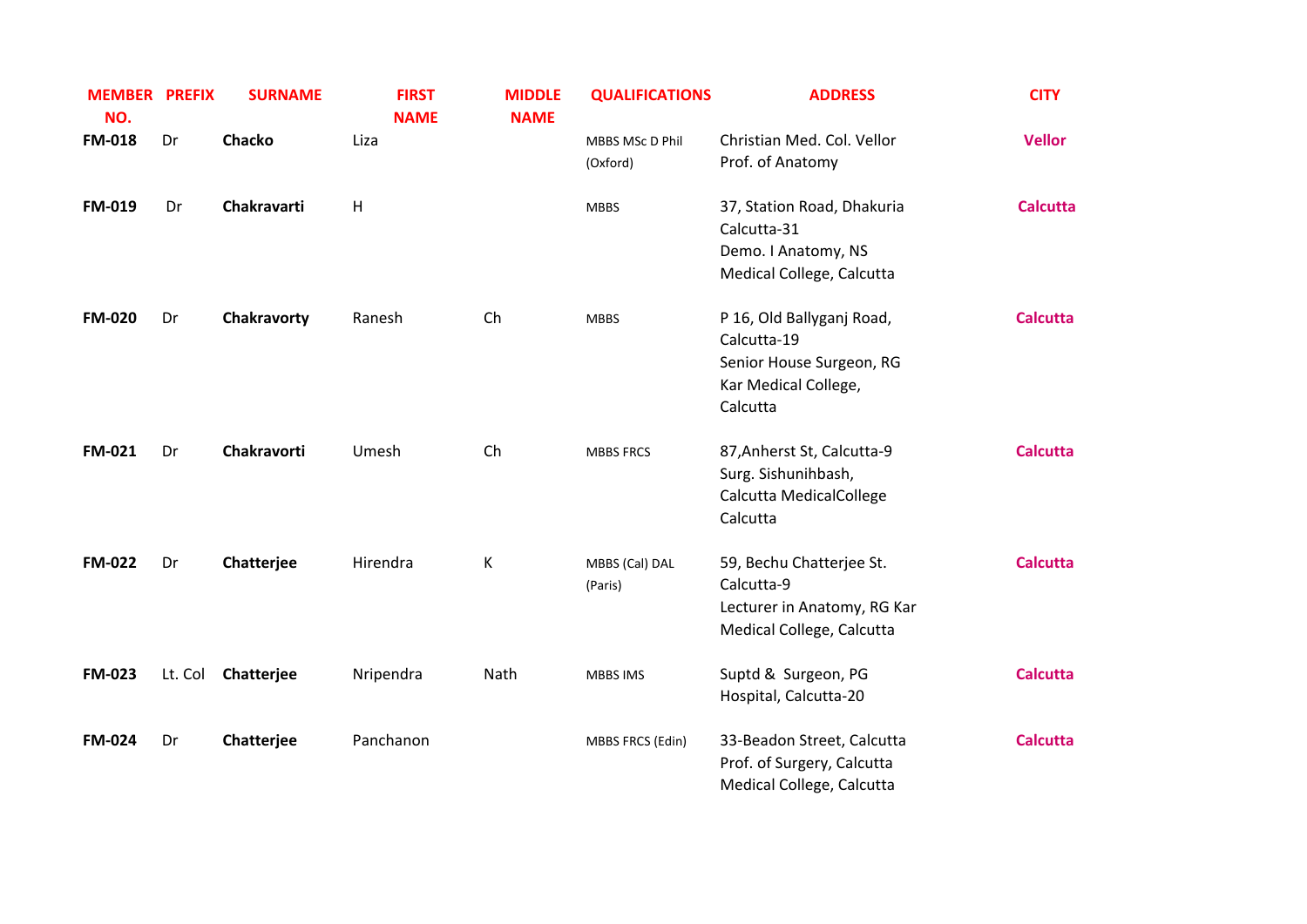| <b>MEMBER PREFIX</b><br>NO. |    | <b>SURNAME</b> | <b>FIRST</b><br><b>NAME</b> | <b>MIDDLE</b><br><b>NAME</b> | <b>QUALIFICATIONS</b>         | <b>ADDRESS</b>                                                                                                                | <b>CITY</b>      |
|-----------------------------|----|----------------|-----------------------------|------------------------------|-------------------------------|-------------------------------------------------------------------------------------------------------------------------------|------------------|
| <b>FM-025</b>               | Dr | Chatterjee     | Sansoth                     | Kumar                        | <b>BSc MBBS</b>               | 15/1 Wellington Street,<br>Calcutta-12<br>Assist. Prof. of Anatomy<br><b>Calcutta National Medical</b><br>Institute, Calcutta | <b>Calcutta</b>  |
| <b>FM-026</b>               | Dr | Chowdhury      | Dhirendranath               | S                            | <b>MS</b>                     | Medical College, Agra<br>Reader in Anatomy,<br>Medical College, Agra                                                          | <b>Agra</b>      |
| <b>FM-027</b>               | Dr | Cooke          | Leonore                     | Stanley                      | MBChB FRCS (Edin)             | Women's Christ. Med. Sch.<br>Ludhiana<br>Lecturer in Anatomy, WCM<br>Sch, Ludhiana                                            | <b>Ludhiana</b>  |
| <b>FM-028</b>               | Dr | Das            | John                        | Bhagwan                      | <b>MBBS</b>                   | <b>Stanley Medical College</b><br>Madras<br>Demo. In Anatomy                                                                  | <b>Madras</b>    |
| <b>FM-029</b>               | Dr | <b>Dass</b>    | Hari                        | Raibahadur                   | MBBS DTM (Cal)<br>FRCS (Edin) | Anardana Chowk, Patiala<br>Ophthalmic Surgeon<br>Rajendra Hospital, Patiala                                                   | <b>Patiala</b>   |
| <b>FM-030</b>               | Dr | Das            | Hirendranath                |                              | <b>MBBS</b>                   | Assam Medical College,<br>Dibrugarh<br>Assist. Prof. of Anatomy<br>Assam Medical College,                                     | <b>Dibrugarh</b> |
| <b>FM-031</b>               | Dr | <b>Dastur</b>  | ${\sf P}$                   | $\sf S$                      | MS                            | <b>Grant Medical College,</b><br>Bombay<br>Prof. of Anatomy                                                                   | <b>Bombay</b>    |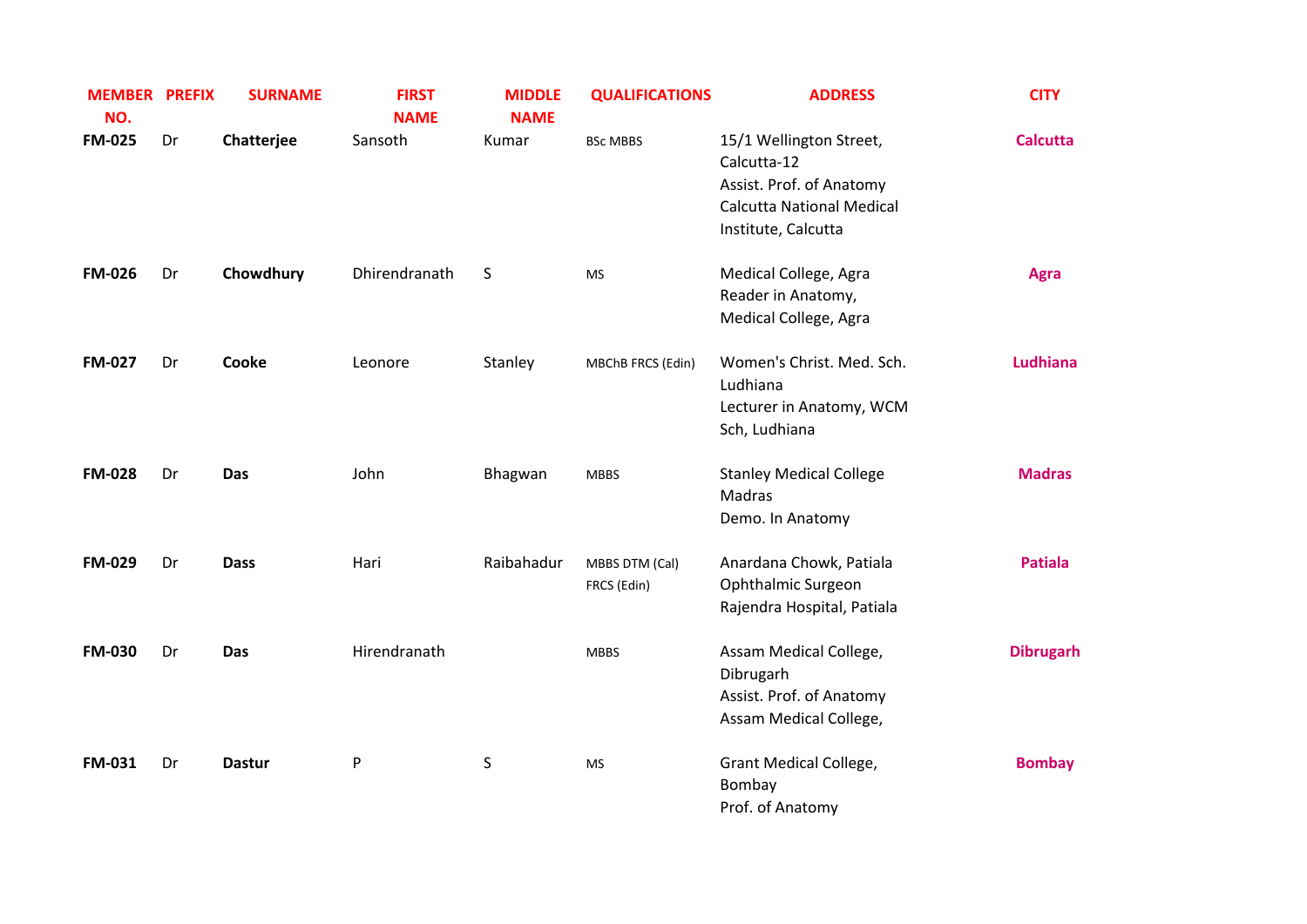| <b>MEMBER PREFIX</b><br>NO. |    | <b>SURNAME</b> | <b>FIRST</b><br><b>NAME</b> | <b>MIDDLE</b><br><b>NAME</b> | <b>QUALIFICATIONS</b>            | <b>ADDRESS</b>                                                                                                                                          | <b>CITY</b>     |
|-----------------------------|----|----------------|-----------------------------|------------------------------|----------------------------------|---------------------------------------------------------------------------------------------------------------------------------------------------------|-----------------|
| <b>FM-032</b>               | Dr | <b>Datta</b>   | Krishnananda                |                              | <b>MBBS</b>                      | Gholeghat, Tantipara,<br>Hooghly.<br>Demons. In Anatomy<br>NS Medical College, Calcutta                                                                 | <b>Calcutta</b> |
| <b>FM-033</b>               | Dr | Ghosh          | Nripendra                   | Nath                         | LMF                              | 47/1C, Hazra Road, Calcutta<br>Teacher in Anatomy,<br><b>NS Medical School Calcutta</b>                                                                 | <b>Calcutta</b> |
| <b>FM-034</b>               | Dr | Ghosh          | Tarit                       | Kumar                        | <b>MD</b>                        | 60, Baje Sibpur Road, Hawrah<br>Physician and Neurologist<br>RG Kar Medical College,<br>Calcutta                                                        | <b>Calcutta</b> |
| <b>FM-035</b>               | Dr | Ginwalla       | Mino Sorabji                | Nusserwanji                  | LDSc (Bobmay) DDS<br><b>FICD</b> | 251, Hornby Road, Bombay<br>(McGill) MSc (Toronto) Prof. Oral Surgery & Head<br>Deptt. Oral & Plastic Surgery<br>Nair Hospital Dental College<br>Bombay | <b>Bombay</b>   |
| <b>FM-036</b>               | Dr | Goswami        | Mohani                      | Mohan                        | <b>MBBS</b>                      | Resident Surgeon,<br>Shambhunath Pandit Hospital<br>Calcutta-20                                                                                         | <b>Calcutta</b> |
| <b>FM-037</b>               | Dr | Goswami        | Nalinaksha                  |                              | <b>MBBS</b>                      | 23/10, Garihat Road, Calcutta<br>Sr. Demonst. NS Medical<br>College, Calcutta                                                                           | <b>Calcutta</b> |
| <b>FM-038</b>               | Dr | Govindarajulu  | M                           |                              | <b>MBBS</b>                      | 98, Ayya Mudaly Street,<br>Chintadripet, Madras                                                                                                         | <b>Madras</b>   |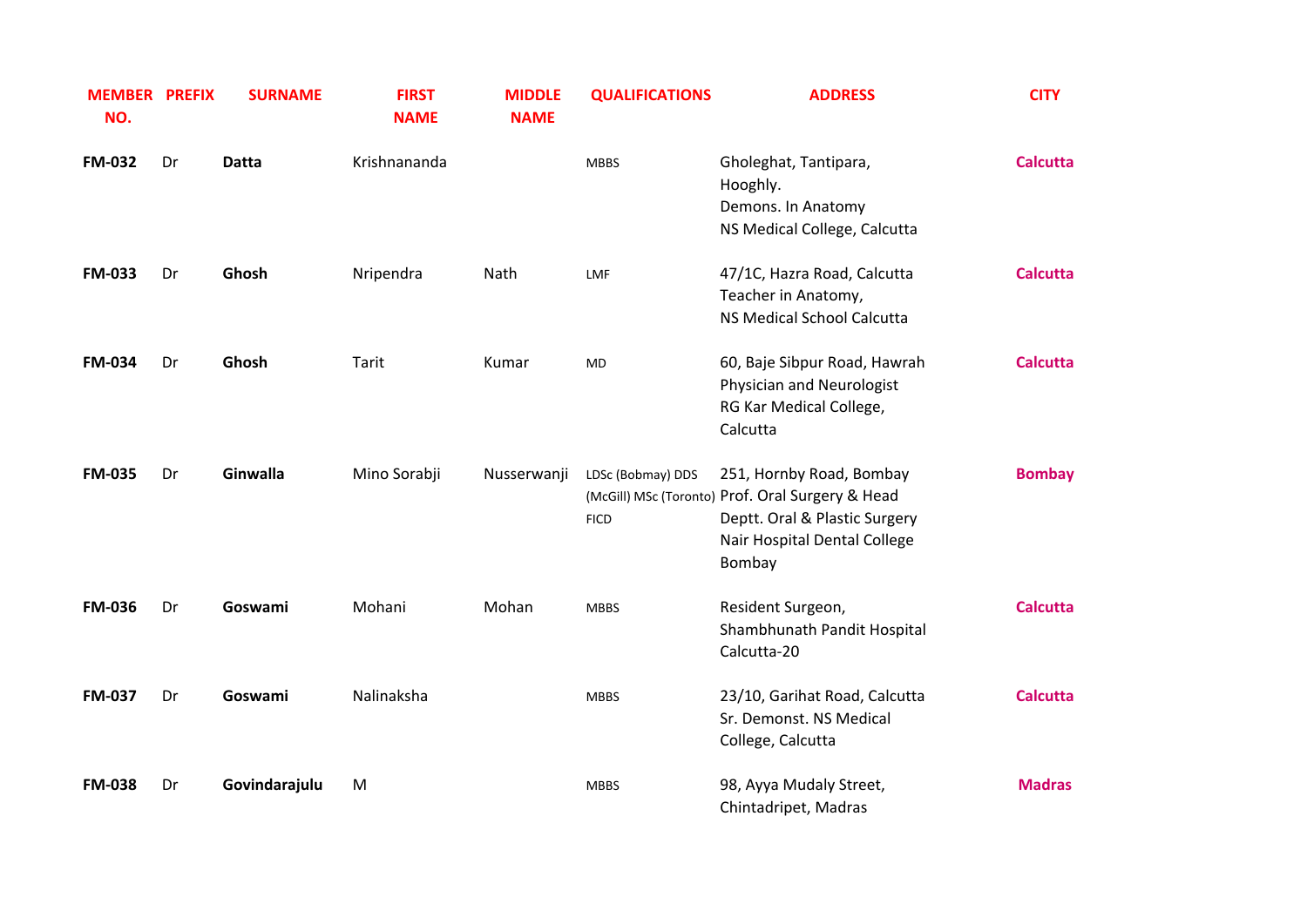| <b>MEMBER PREFIX</b><br>NO. |    | <b>SURNAME</b> | <b>FIRST</b><br><b>NAME</b> | <b>MIDDLE</b><br><b>NAME</b> | <b>QUALIFICATIONS</b> | <b>ADDRESS</b>                                          | <b>CITY</b>    |
|-----------------------------|----|----------------|-----------------------------|------------------------------|-----------------------|---------------------------------------------------------|----------------|
|                             |    |                |                             |                              |                       | Assist. Prof. of Anatomy,                               |                |
|                             |    |                |                             |                              |                       | Stanley Medical College,<br>Madras                      |                |
| <b>FM-039</b>               | Dr | Guha           | <b>Sailes</b>               | Ch                           | <b>MBBS FRFPS</b>     | 12, Gandhi Road, Gwalior                                | <b>Gwalior</b> |
|                             |    |                |                             |                              | (Glasgow)             | Prof. of Anatomy, GR Medical<br>College, Gwalior        |                |
| <b>FM-040</b>               | Dr | Gupta          | Durga                       | Das                          | <b>BSc MBBS</b>       | Supdt. And Teacher of                                   | <b>Bankura</b> |
|                             |    |                |                             |                              |                       | Medicine, Bankura Sanmilani<br>Medical School, Baankura |                |
| <b>FM-041</b>               | Dr | Haque          | Masudul                     |                              | <b>MBBS</b>           | Lecturer in Anatomy,                                    | Patna          |
|                             |    |                |                             |                              |                       | PW Medical College, Patna                               |                |
| <b>FM-042</b>               | Dr | Harsha         | B                           | S                            | <b>MBBS</b>           | 50-I, Main Road,                                        | <b>Vellore</b> |
|                             |    |                |                             |                              |                       | Seshadripuram Malleswaram<br>Banglore                   |                |
|                             |    |                |                             |                              |                       | Demo in Anatomy, Chris.                                 |                |
|                             |    |                |                             |                              |                       | Med Col Vellore                                         |                |
| <b>FM-043</b>               | Dr | <b>Isaacs</b>  | (Miss) Doris                |                              | <b>MBBS</b>           | Christian Med Col Vellore<br>Demons in Anatomy          | <b>Vellore</b> |
| <b>FM-044</b>               | Dr | Jain           | Sukhbir                     | Prasad                       | MD, FRCS (Edin)       | Prof. of Anatomy, Medical                               | <b>Agra</b>    |
|                             |    |                |                             |                              |                       | College, Agra                                           |                |
| <b>FM-045</b>               | Dr | Janardhanam    | $\mathsf T$                 |                              | <b>MBBS</b>           | 110, Poonamallee High Rr.                               | <b>Madras</b>  |
|                             |    |                |                             |                              |                       | Kilpaun, Madras                                         |                |
|                             |    |                |                             |                              |                       | Demons. In Anatomy,<br>Medical College, Madras          |                |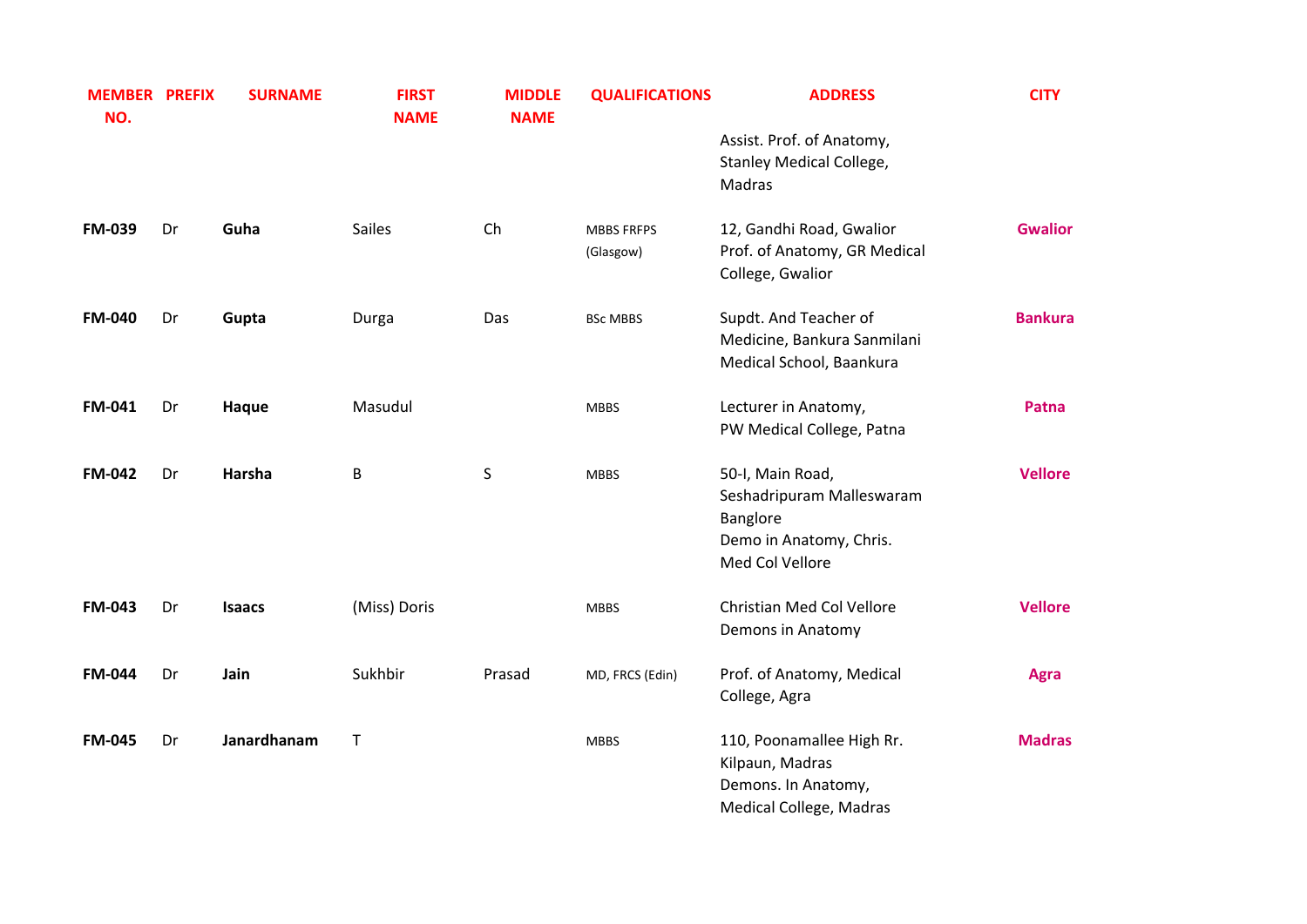| <b>MEMBER PREFIX</b><br>NO. |    | <b>SURNAME</b>  | <b>FIRST</b><br><b>NAME</b> | <b>MIDDLE</b><br><b>NAME</b> | <b>QUALIFICATIONS</b> | <b>ADDRESS</b>                                                                                            | <b>CITY</b>          |
|-----------------------------|----|-----------------|-----------------------------|------------------------------|-----------------------|-----------------------------------------------------------------------------------------------------------|----------------------|
| <b>FM-046</b>               | Dr | <b>Kakker</b>   | G                           | N                            | <b>MBBS</b>           | Sr. Demons. In Anatomy,<br>K.G's. Medical College, Lucknow                                                |                      |
| <b>FM-047</b>               | Dr | Vishnu          | Gurunathrao                 |                              | <b>MS FCPS</b>        | Ramchandra Manson, Sundhurst<br>Road, Bombay-4<br>Prof. of Anatomy, Topiwala<br>National Med .Col. Bombay | <b>Bombay</b>        |
| <b>FM-048</b>               | Dr | Kataria         | Prem                        | Nath                         | <b>MBBS</b>           | Sr. House Surgeon, Civil Hospital<br>Jullunder, Punjab                                                    | <b>Jullunder</b>     |
| <b>FM-049</b>               | Dr | <b>Kher</b>     | Gobinda                     | Atmaram                      | <b>MS</b>             | 35, South Tukoganj, Indore<br>Off. Prof. of Anatomy, MGM<br>Medical College, Indore                       | <b>Indore</b>        |
| <b>FM-050</b>               | Dr | <b>Kolte</b>    | Dattatreya                  | Τ                            | <b>BSc MBBS</b>       | Lecturer in Anatomy, Medical<br>College, Nagpur                                                           | <b>Nagpur</b>        |
| <b>FM-051</b>               | Dr | <b>Koppiker</b> | ${\sf R}$                   | P                            | <b>MS FCPS</b>        | Prof. of Anatomy, SMS Medical<br>College, Jaipur                                                          | <b>Jaipur</b>        |
| <b>FM-052</b>               | Dr | <b>Kurulkar</b> | G                           | M                            | <b>MBBS</b>           | 165, Kapilteertha, Shivaji Park<br>Road-5, Bombay-16                                                      |                      |
| <b>FM-053</b>               | Dr | Laha            | Sannyasi                    | Ch                           | <b>MBBS</b>           | 31, Ram Ch. Set Road, P.O.<br>Santrahachi, Howrah<br>Demo. In Anatomy, NS Medical<br>College, Calcutta    | <b>Calcutta</b>      |
| <b>FM-054</b>               | Dr | Lewis           | Deniel                      | Richard                      | MB FRCS (Edin)        | Rangoon Medical College, 18/1                                                                             | <b>Rangoon-Burma</b> |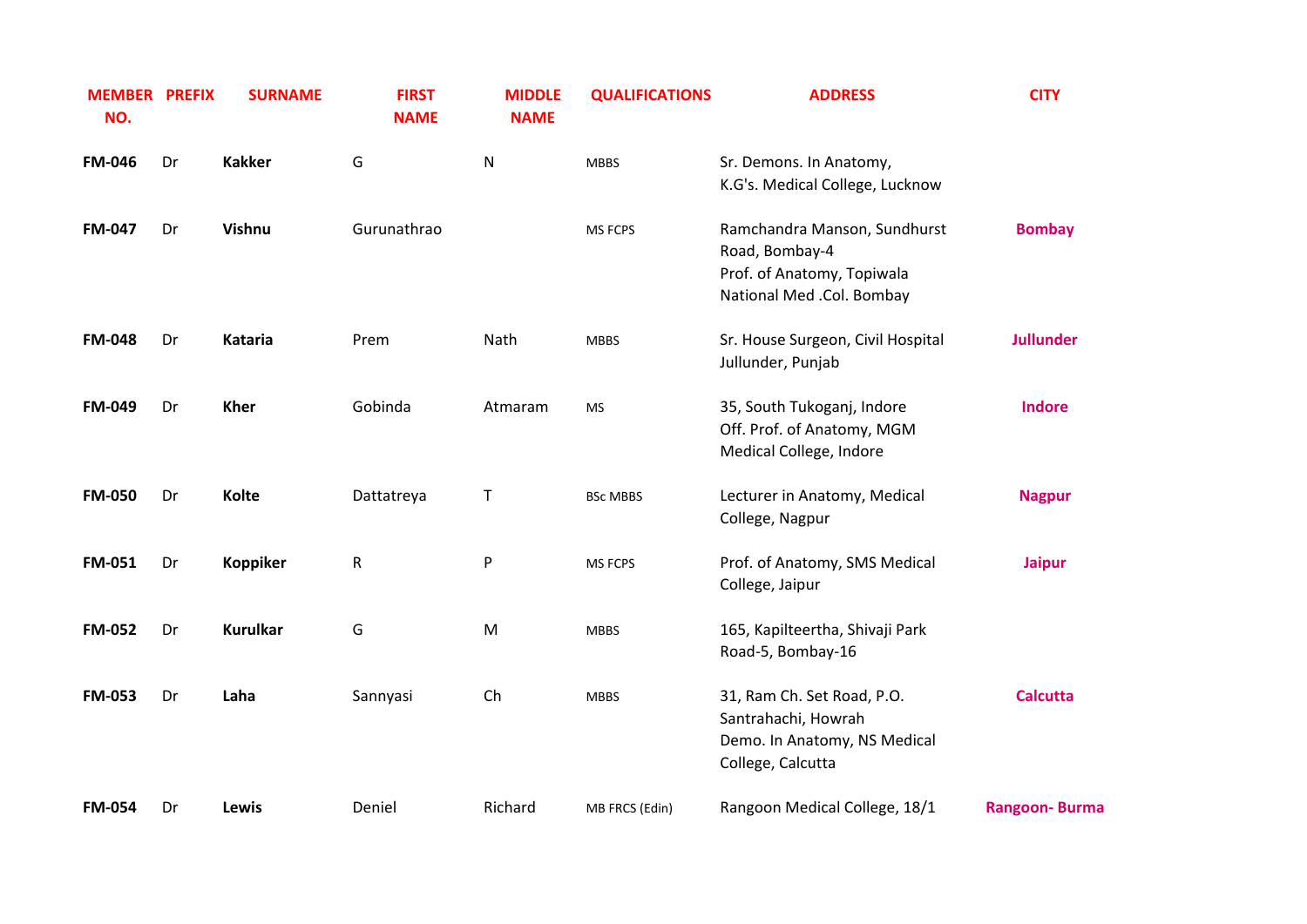| <b>MEMBER PREFIX</b><br>NO. |    | <b>SURNAME</b> | <b>FIRST</b><br><b>NAME</b> | <b>MIDDLE</b><br><b>NAME</b> | <b>QUALIFICATIONS</b>              | <b>ADDRESS</b>                                                                       | <b>CITY</b>     |
|-----------------------------|----|----------------|-----------------------------|------------------------------|------------------------------------|--------------------------------------------------------------------------------------|-----------------|
|                             |    |                |                             |                              |                                    | Shan Road, Rangoon                                                                   |                 |
|                             |    |                |                             |                              |                                    | Prof. of Anatomy,                                                                    |                 |
| <b>FM-55</b>                | Dr | Mahanti        | Raikrushna                  |                              | MBBS BSc (Toronto)                 | <b>SCB Medical Col. Cuttack</b>                                                      | <b>Cuttack</b>  |
| <b>FM-56</b>                | Dr | Majumdar       | Anil                        | Ch                           | <b>MBBS</b>                        | 17F, Nalin Sarkar St. Calcutta-4<br>Demons. In Anatomy, RG Kar<br>Med Col., Calcutta | <b>Calcutta</b> |
| <b>FM_57</b>                | Dr | Mariappa       | Dandi                       |                              |                                    | GMVC, Madras Vet. Col. Madras                                                        | <b>Madras</b>   |
| <b>FM-58</b>                | Dr | Majumdar       | Surendra                    | Mohan                        | MBBS FRCS (Eng)                    | Asansol Clinic, Asansol,<br>Surgeon                                                  | <b>Asansol</b>  |
| <b>FM-59</b>                | Dr | <b>Mathew</b>  | Τ                           | $\vee$                       | <b>BA MBBS MSc</b>                 | Medical College, Pattom, PO<br>Trivandram,                                           |                 |
| <b>FM-60</b>                | Dr | Menon          | К                           | Govinda                      | <b>BA MSc MBBS</b>                 | Prof. of Anatomy, Andhra<br>Uni., Visakhapatnam                                      | Visakhapatnam   |
| <b>FM-61</b>                | Dr | Menon          | S                           | К                            | MBBS FRCS (Eng)                    | Principal & Prof. of Surgery<br>Jaipur                                               | <b>Jaipur</b>   |
| <b>FM-62</b>                | Dr | <b>Mitra</b>   | Subodh                      |                              | MD FRCS (Edin)<br>FRCOG, FNI, FASC | 4, Chowringhee Terrace,<br>Calcutta-20                                               | <b>Calcutta</b> |
| <b>FM-63</b>                | Dr | <b>Mitra</b>   | Jogendra                    | Nath                         | MSc MBBS DTM<br><b>DPH</b>         | 1, Corries Church Lane, Calcutta<br>Cardiologist                                     | <b>Calcutta</b> |
| <b>FM-064</b>               | Dr | Mukharji       | Shambhu                     | Nath                         | <b>MBBS DMRE</b><br>(Cantab)       | 34A, Beadon Street, Calcutta-6<br>Prof. of Radiology, Calcutta Med<br>College,       | <b>Calcutta</b> |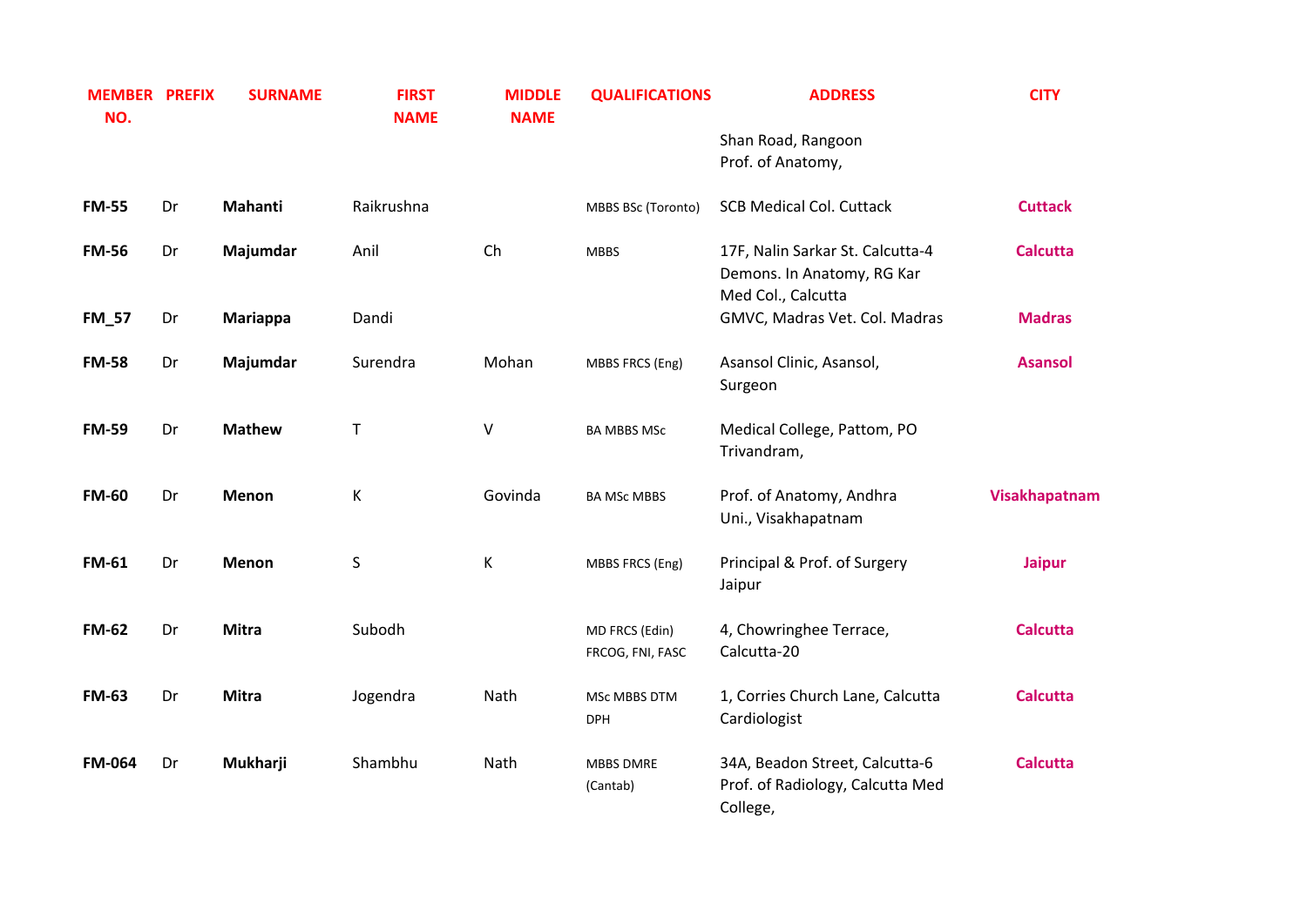| <b>MEMBER PREFIX</b><br>NO. |    | <b>SURNAME</b>   | <b>FIRST</b><br><b>NAME</b> | <b>MIDDLE</b><br><b>NAME</b> | <b>QUALIFICATIONS</b> | <b>ADDRESS</b>                                                                                       | <b>CITY</b>     |
|-----------------------------|----|------------------|-----------------------------|------------------------------|-----------------------|------------------------------------------------------------------------------------------------------|-----------------|
| <b>FM-065</b>               | Dr | <b>Mukherjee</b> | Amiya                       | Charan                       | MSc MBBS DTM          | 2, Naya Ratna Lane, Calcutta-4<br>Sr. Lect. In Anatomy, RG Kar<br><b>Medical College</b>             | <b>Calcutta</b> |
| <b>FM-066</b>               | Dr | <b>Mukherjee</b> | <b>Bankim</b>               |                              | LDS RCS (Eng)         | 3, Waterloo Street, Calcutta-1<br>Dental Surgeon                                                     | <b>Calcutta</b> |
| <b>FM-067</b>               | Dr | <b>Mukherjee</b> | Biswaratan                  |                              | <b>MBBS</b>           | 6, Kasundia Road, Hawrah<br>Demons. In Anatomy, RG Kar<br><b>Medical College</b>                     | <b>Hawrah</b>   |
| <b>FM-068</b>               | Dr | <b>Mukherjee</b> | Bholanath                   |                              | <b>MBBS</b>           | 60/1A, Harish Mukherjee Road,<br>Calcutta-25<br>Demons. In Anatomy, RG Kar<br><b>Medical College</b> | <b>Calcutta</b> |
| <b>FM-069</b>               | Dr | <b>Mukherjee</b> | Kanai                       | Lal                          | <b>MBBS</b>           | 14/2, Shanker Bose Road,<br>Calcutta-27,<br>Lecturer In Anatomy, RG Kar<br><b>Medical College</b>    | <b>Calcutta</b> |
| <b>FM-070</b>               | Dr | Mumoorthy        | C                           |                              | <b>MBBS</b>           | Tutor In Anatomy, Stanley Med<br>College, Madras                                                     | <b>Madras</b>   |
| <b>FM-071</b>               | Dr | <b>Nair</b>      | Shankar                     | Ramkrishna                   | <b>BSC MBBS FCPS</b>  | Whiteaway Building, Horny Rd.<br>Bombay-1<br>Prof. of Embryology, Topiwala<br>National Med Col.      | <b>Bombay</b>   |
| FM-072                      | Dr | Narayan          | Dharam                      |                              | MS                    | Prof. of Anatomy, KG Medical                                                                         | <b>Lucknow</b>  |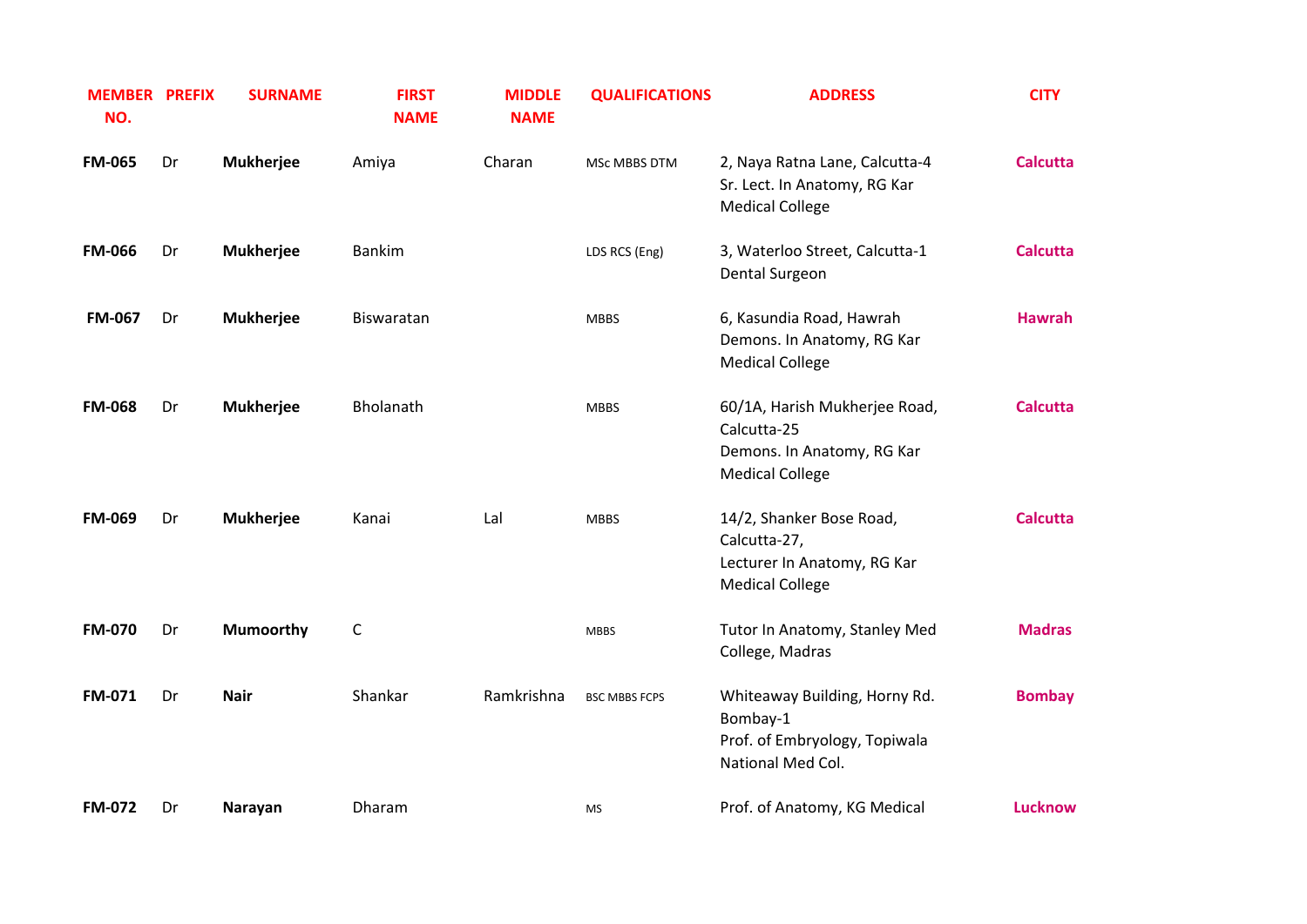| <b>MEMBER PREFIX</b><br>NO. |    | <b>SURNAME</b>  | <b>FIRST</b><br><b>NAME</b> | <b>MIDDLE</b><br><b>NAME</b> | <b>QUALIFICATIONS</b>                | <b>ADDRESS</b>                                                                                      | <b>CITY</b>     |
|-----------------------------|----|-----------------|-----------------------------|------------------------------|--------------------------------------|-----------------------------------------------------------------------------------------------------|-----------------|
|                             |    |                 |                             |                              |                                      | College, Lucknow                                                                                    |                 |
| <b>FM-073</b>               | Dr | Narayanaswami T |                             |                              | <b>MBBS</b>                          | Gokul 124/1, Konnur Road,<br>Madras-23<br>Research Fellow in Anatomy,<br>Christian Med Col, Vellore | <b>Madras</b>   |
| <b>FM-074</b>               | Dr | Pan             | Mati                        | Lal                          | <b>MBBS LRCP MRCS</b><br>FRCS (Edin) | 17B Biprodas Street, Calcutta-9<br>Prof. of Anatomy, Calcutta<br><b>National Medical Institute</b>  | <b>Calcutta</b> |
| <b>FM-075</b>               | Dr | Patel           | P                           | C                            | <b>MBBS</b>                          | 1988, Kishenpole Bazar, Jaipur<br>Ex-Assist. Prof. Anatomy, SMS<br>Medical College, Jaipur          | <b>Jaipur</b>   |
| <b>FM-076</b>               | Dr | Patrao          | Stanley                     |                              | BSc MD. MS FRPS                      | Honry. Surgeon, Yamunabai<br>Nair Hospital, Lamington<br>Road, Bombay                               | <b>Bombay</b>   |
| <b>FM-077</b>               | Dr | Poddar          | Haripado                    |                              | <b>MBBS</b>                          | 34, Dixon Lane, Calcutta-14<br>Demons. In Anatomy, Calcutta<br>Med. College                         | <b>Calcutta</b> |
| <b>FM-078</b>               | Dr | Prosad          | D                           | Krishna Raja                 | <b>MBBS</b>                          | Stanley Med. Col. Madras<br>Demons. In Anatomy, Calcutta<br>Medical College,                        | <b>Calcutta</b> |
| <b>FM-079</b>               | Dr | Rajaratnam      | David                       |                              | <b>MBBS</b>                          | Stanley Med. Col. Madras<br>Demons. In Anatomy, Calcutta<br><b>Medical College</b>                  | <b>Calcutta</b> |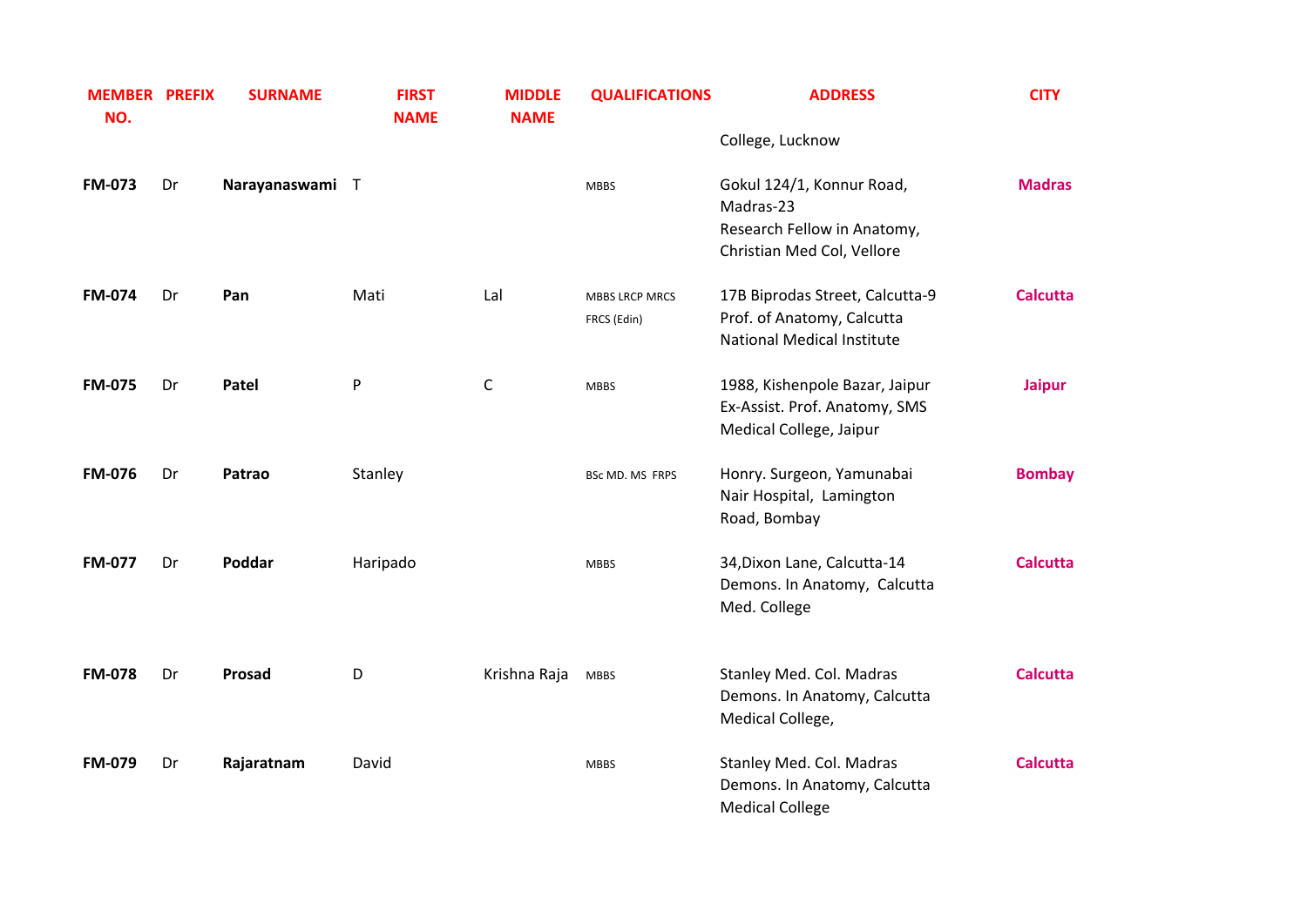| <b>MEMBER PREFIX</b><br>NO. |    | <b>SURNAME</b> | <b>FIRST</b><br><b>NAME</b> | <b>MIDDLE</b><br><b>NAME</b> | <b>QUALIFICATIONS</b> | <b>ADDRESS</b>                                                                                      | <b>CITY</b>    |
|-----------------------------|----|----------------|-----------------------------|------------------------------|-----------------------|-----------------------------------------------------------------------------------------------------|----------------|
| <b>FM-080</b>               | Dr | Ramamurti      | $\vee$                      | A                            | <b>MBBS MSC</b>       | 20, Masillamani Mudali Street<br>Vellore<br>Assist Prof. of Anatomy,<br>Christian Med. Col. Vellore | <b>Vellore</b> |
| <b>FM-081</b>               | Mr | Rao            | SN                          | Narayana                     | MSc                   | Assist. Prof. of Biochem. &<br>Biophysics, Topiwala National<br>Medical College, Bombay             | <b>Bombay</b>  |
| <b>FM-082</b>               | Dr | Rao            | Venutirumalli               | Sitarama                     | <b>MBBS MSC</b>       | Assoc. Prof. of Anatomy,<br>Medical College, Madras                                                 | <b>Madras</b>  |
| <b>FM-083</b>               | Dr | Rao            | V                           | Ramchandra                   | <b>BA MSc MBBS</b>    | Assist. Prof. of Anatomy,<br>Andhra Medical College,<br>Visakhapatnam                               | Visakhapatnam  |
| <b>FM-084</b>               | Dr | Rao            | Υ                           | Gopal                        | BSc MBBS DO           | Tent Lines (Mohannagar)<br>Nagpur<br>Lect. In Anatomy, Medical Col<br>Nagpur                        | <b>Nagpur</b>  |
| <b>FM-085</b>               | Dr | Rao            | V                           | Pandnranga                   | BVSc (Mad)            | Assist. Lecturer in Anatomy,<br>Madras Vet. Col. Madras                                             | <b>Madras</b>  |
| <b>FM-086</b>               | Dr | Ray            | Anathbandhu                 |                              | <b>MBBS FSMF</b>      | Feeder Road, Bankura, W Bengal<br>Teacher in Surgery, BS Med Col<br><b>Bankura</b>                  | <b>Bankura</b> |
| <b>FM-087</b>               | Dr | <b>Riberio</b> | William                     |                              | MBBS MS               | 34, Lal Bagh Road, Lucknow<br>Lect. Embryology, KG Medical                                          | <b>Lucknow</b> |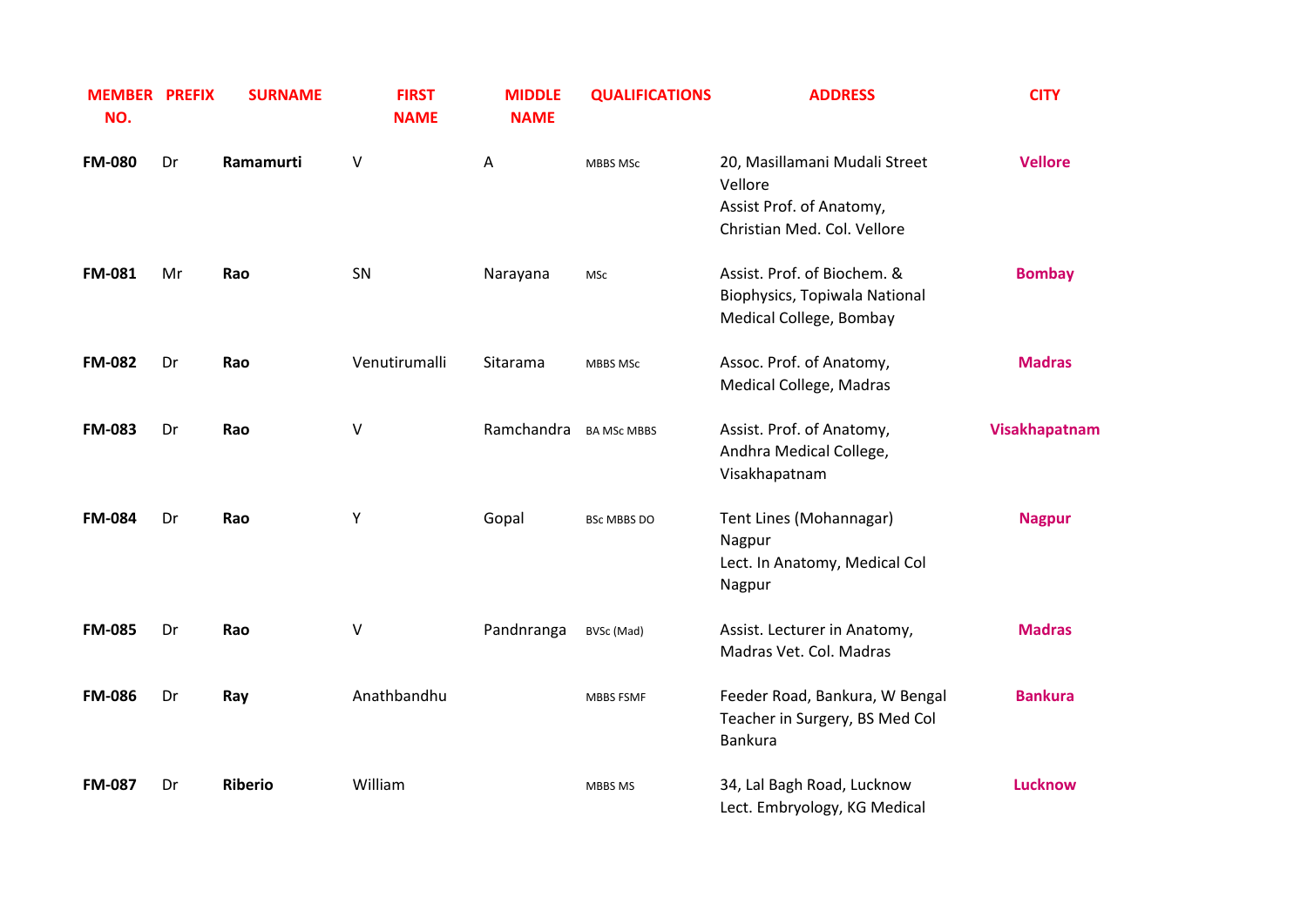| <b>MEMBER PREFIX</b><br>NO. |    | <b>SURNAME</b> | <b>FIRST</b><br><b>NAME</b> | <b>MIDDLE</b><br><b>NAME</b> | <b>QUALIFICATIONS</b>                        | <b>ADDRESS</b>                                                                                       | <b>CITY</b>     |
|-----------------------------|----|----------------|-----------------------------|------------------------------|----------------------------------------------|------------------------------------------------------------------------------------------------------|-----------------|
|                             |    |                |                             |                              |                                              | College, Lucknow                                                                                     |                 |
| <b>FM-088</b>               | Dr | Rindani        | Tankush                     | H                            | <b>MD</b>                                    | 178, Lady Jamshedji Road,<br>Bombay-16<br>Assist. Prof. Physiology, Top.<br>National Med Col, Bombay |                 |
| <b>FM-089</b>               | Dr | Roy            | Prabodh                     | Ranjan                       | <b>BSc MBBS</b>                              | 8/C, Beadon Street, Calcutta-6<br>Deomns in Anatomy, Calcutta<br>Medical College, Calcutta           | <b>Calcutta</b> |
| <b>FM-090</b>               | Dr | Roy            | Satyaban                    |                              | MSc MBBS DLO                                 | 3, Gulstaun Mansion, Park St.<br>Calcutta-16<br><b>ENT Surgeon</b>                                   | <b>Calcutta</b> |
| <b>FM-091</b>               | Dr | Saha           | Amulya                      | Kumar                        | <b>BSCMBBS FRCS</b><br>MCh (Ortho) (Ed &Eng) | 8/2A, Hazra Road, Calcutta-26<br>Assoc. Prof. Surgery, Nilratan<br><b>Sarkar Medical College</b>     | <b>Calcutta</b> |
| <b>FM-092</b>               | Dr | Sahastrabudhe  | ${\sf N}$                   | S                            | <b>MS</b>                                    | Professor of Anatomy,<br>Medical College, Nagpur                                                     | <b>Nagpur</b>   |
| <b>FM-093</b>               | Dr | <b>Sarkar</b>  | Himadri                     | Kumar                        | MBBS FRCS (Ed & Eng)                         | 9, Remount Road, Calcutta-27<br>Surgeon, Port Commissioner's<br>Hospital, Alipore                    | <b>Calcutta</b> |
| <b>FM-094</b>               | Dr | <b>Saxena</b>  | Sushil                      | Kumar                        | <b>MS</b>                                    | Sr. Demons. In Anatomy,<br>KG Medical College, Lucknow                                               | <b>Lucknow</b>  |
| <b>FM-095</b>               | Dr | Sen            | Rajat                       | Chandra                      | <b>MBBS</b>                                  | 51, Theatre Road, Calcutta-17<br>Physician and Surgeon                                               | <b>Calcutta</b> |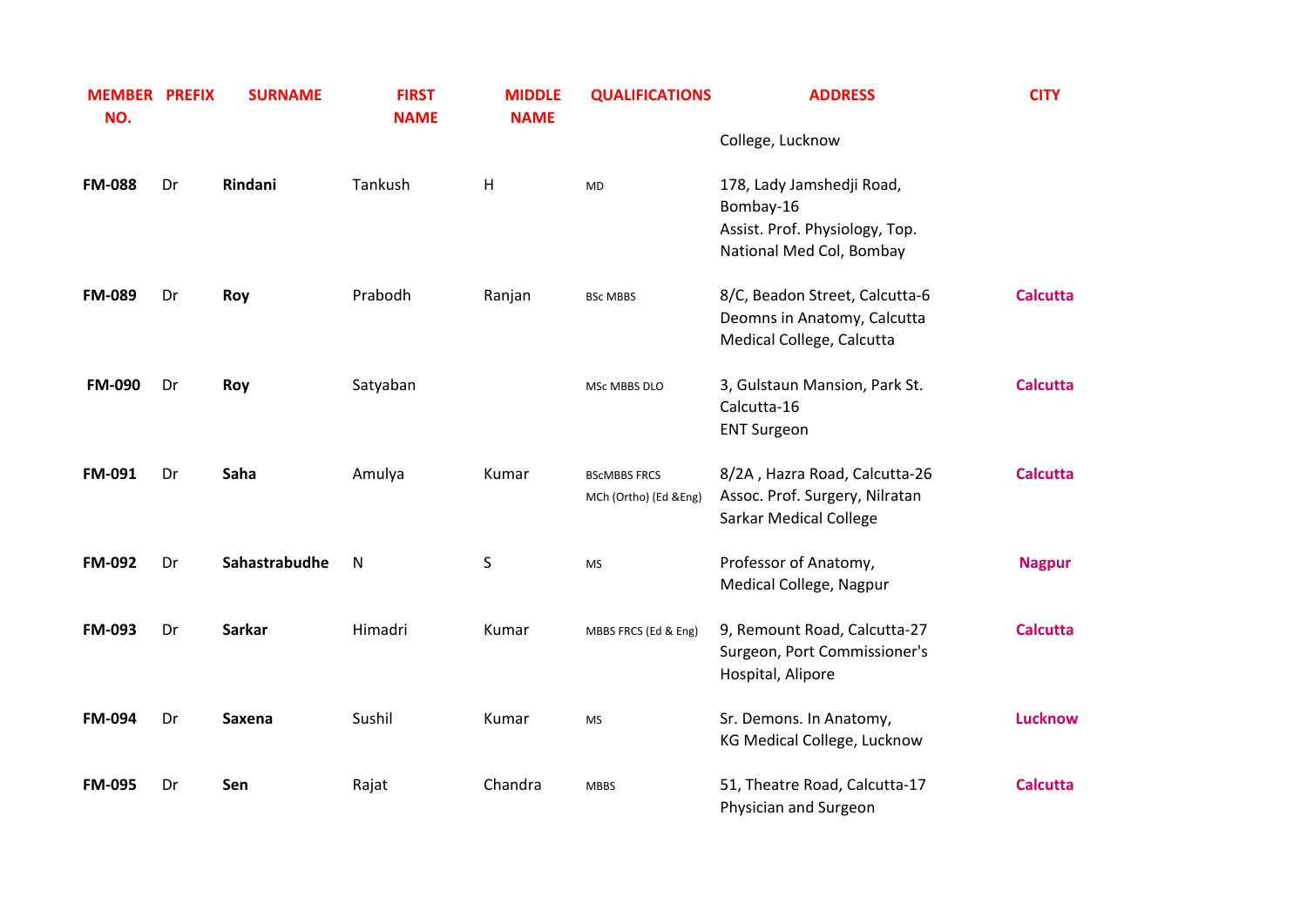| <b>MEMBER PREFIX</b><br>NO. |    | <b>SURNAME</b>    | <b>FIRST</b><br><b>NAME</b> | <b>MIDDLE</b><br><b>NAME</b> | <b>QUALIFICATIONS</b>       | <b>ADDRESS</b>                                                                       | <b>CITY</b>     |
|-----------------------------|----|-------------------|-----------------------------|------------------------------|-----------------------------|--------------------------------------------------------------------------------------|-----------------|
| <b>FM-096</b>               | Dr | Sethna            | B                           | B                            | <b>MS</b>                   | Lecturer, Grant Medical College<br>Bombay                                            | <b>Bombay</b>   |
| FM-097                      | Dr | <b>Shukla</b>     | Pyare                       | Lal                          | <b>MBBS</b>                 | Sr. Demons. In Anatomy,<br>KG Medical College, Lucknow                               | <b>Lucknow</b>  |
| <b>FM-098</b>               | Dr | Singh             | <b>Balbir</b>               |                              | <b>MBBS</b>                 | Assist.Prof. Anatomy,<br>Medical College, Amritsar                                   | <b>Amritsar</b> |
| FM-099                      | Dr | Singh             | $\mathsf R$                 | P                            | <b>MS</b>                   | Prof. of Anatomy, MGM Medical<br>College, Inodre                                     | <b>Indore</b>   |
| <b>FM-100</b>               | Dr | Sinha             | Suresh                      | Chandra                      | <b>BSc MBBS FRCS (Edin)</b> | 202, Cornwallis St., Calcutta-6<br><b>Guntur Medical College, Guntur</b><br>S. India | <b>Calcutta</b> |
| <b>FM-101</b>               | Dr | Souri             | Sarah                       | J(Mrs)                       | MBBS DGO<br>PhD (Glasgow)   | Principal & Prof. of Anatomy,<br><b>Guntur Medical College, Guntur</b><br>S. India   | <b>Guntur</b>   |
| FM-102                      | Dr | Sinha             | Tribeni                     | Prasad                       | MBBS MSc (Penn)             | Professor of Anatomy, PW Med<br>College, Patna, Behar                                | Patna           |
| <b>FM-103</b>               | Dr | Srinivasamurthi V |                             |                              | <b>MBBS</b>                 | Demons in Anatomy<br>Stenlay Medical Col, Madras                                     | <b>Madras</b>   |
| <b>FM-104</b>               | Dr | <b>Sukumaran</b>  | ${\sf R}$                   |                              | <b>MBBS</b>                 | Assist. Prof. of Anatomy,<br><b>Guntur Medical College, Guntur</b><br>S. India       | <b>Guntur</b>   |